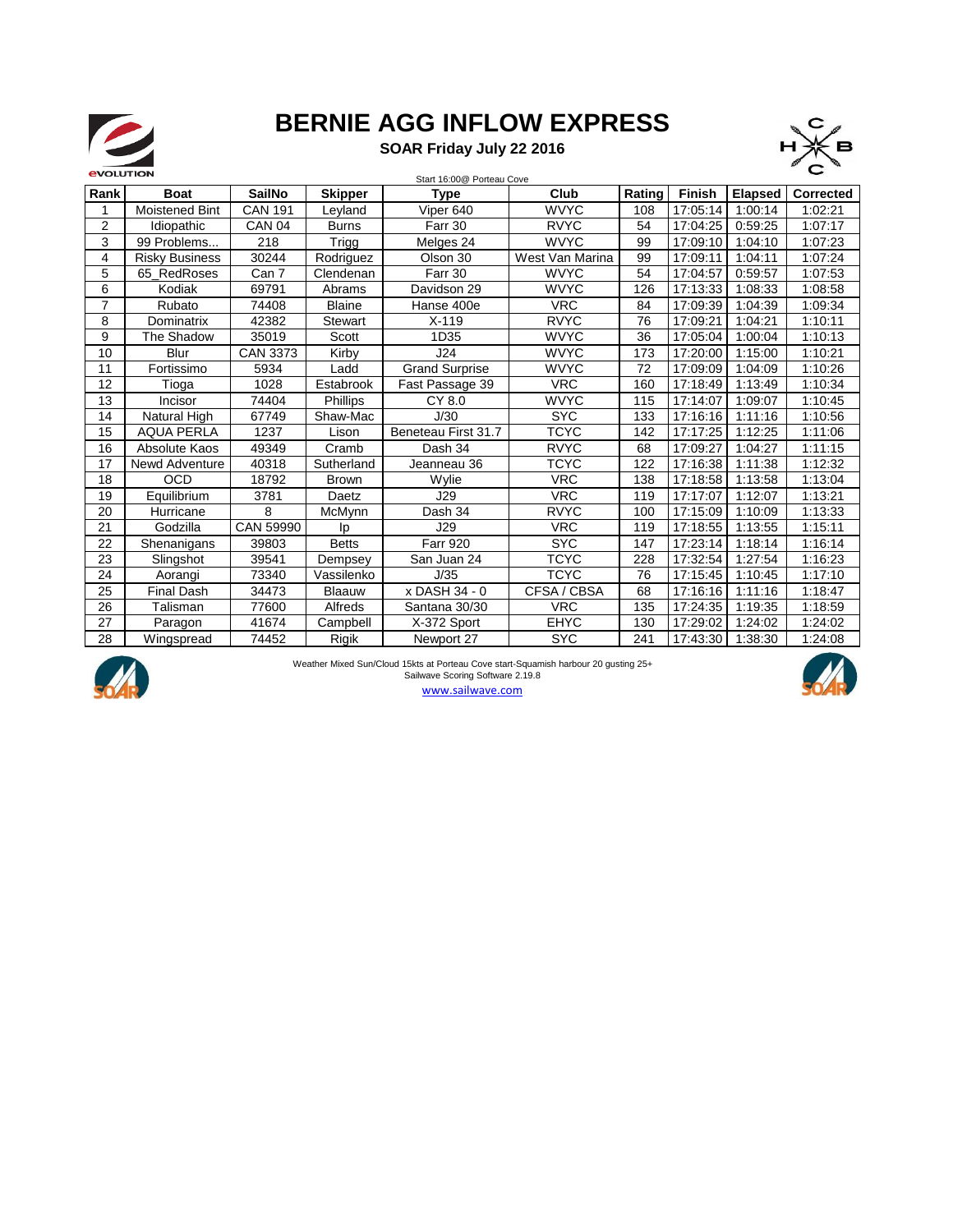

# **SOAR 2016**



Saturday July 23

|   | <b><i><u>EVOLUTION</u></i></b> |             |               |                 | <b>PHRF A Fleet</b> |             |        |          |                | $\overline{\phantom{a}}$ |               |
|---|--------------------------------|-------------|---------------|-----------------|---------------------|-------------|--------|----------|----------------|--------------------------|---------------|
|   | Rank   Fleet                   | Boat        | <b>SailNo</b> | <b>HelmName</b> | Type                | Club        | Rating | Finish   | <b>Elapsed</b> | <b>Corrected</b>         | <b>Points</b> |
|   | А                              | 65 RedRoses | Can 7         | Clendenan       | Farr 30             | <b>WVYC</b> | 54     | 15:08:15 | 4:03:15        | 4:35:27                  |               |
| ◠ |                                | The Shadow  | 35019         | Scott           | 1D35                | <b>WVYC</b> | 36     | 15:07:56 | 4:02:56        | 4:44:00                  | ∸             |
|   |                                | Idiopathic  | CAN 04        | <b>Burns</b>    | Farr 30             | <b>RVYC</b> | 54     | 15:20:36 | 4:15:36        | 4:49:27                  |               |

| <b>PHRF B Fleet</b> |              |                   |               |                 |                       |             |        |               |                |                  |               |  |
|---------------------|--------------|-------------------|---------------|-----------------|-----------------------|-------------|--------|---------------|----------------|------------------|---------------|--|
|                     | Rank   Fleet | <b>Boat</b>       | <b>SailNo</b> | <b>HelmName</b> | Type                  | Club        | Rating | <b>Finish</b> | <b>Elapsed</b> | <b>Corrected</b> | <b>Points</b> |  |
|                     | B            | Dominatrix        | 42382         | Stewart         | $X-119$               | <b>RVYC</b> | 76     | 15:20:25      | 4:15:25        | 4:38:34          |               |  |
|                     | B            | Absolute Kaos     | 49349         | Cramb           | Dash 34               | <b>RVYC</b> | 68     | 15:20:35      | 4:15:35        | 4:42:32          | 2             |  |
|                     | B            | Rubato            | 74408         | <b>Blaine</b>   | Hanse 400e            | <b>VRC</b>  | 84     | 15:28:55      | 4:23:55        | 4:44:01          | 3             |  |
|                     | B            | Fortissimo        | 5934          | Ladd            | <b>Grand Surprise</b> | <b>WVYC</b> | 72     | 15:31:02      | 4:26:02        | 4:52:06          | 4             |  |
| 5                   | B            | Hurricane         | 8             | McMynn          | Dash 34               | <b>RVYC</b> | 100    | 15:45:07      | 4:40:07        | 4:53:40          | 5             |  |
| 6                   | B            | <b>Final Dash</b> | 34473         | Blaauw          | x DASH 34 - 0         | CFSA / CBSA | 68     | 15:46:59      | 4:41:59        | 5:11:43          | 6             |  |
|                     | B            | Aorangi           | 73340         | Vassilenko      | J/35                  | <b>TCYC</b> | 76     | 15:53:41      | 4:48:41        | 5:14:50          |               |  |
| 8                   | B            | Paragon           | 41674         | Campbell        | X-372 Sport           | <b>EHYC</b> | 99     |               | <b>RET</b>     |                  | 10            |  |

#### **PHRF C Fleet**

| Rank | Fleet | Boat                  | <b>SailNo</b>  | <b>HelmName</b> | Type        | Club        | Rating | Finish   | <b>Elapsed</b> | <b>Corrected</b> | <b>Points</b> |
|------|-------|-----------------------|----------------|-----------------|-------------|-------------|--------|----------|----------------|------------------|---------------|
|      | С     | Kodiak                | 69791          | Abrams          | Davidson 29 | <b>WVYC</b> | 126    | 15:38:18 | 4:33:18        | 4:35:00          |               |
|      | С     | Moistened Bint        | <b>CAN 191</b> | Leyland         | Viper 640   | <b>WVYC</b> | 108    | 15:32:16 | 4:27:16        | 4:36:38          | 2             |
|      |       | 99 Problems           | 218            | Trigg           | Melges 24   | <b>WVYC</b> | 99     | 15:29:36 | 4:24:36        | 4:37:51          | 3             |
|      |       | Newd Adventure        | 40318          | Sutherland      | Jeanneau 36 | <b>TCYC</b> | 122    | 16:10:49 | 5:05:49        | 5:09:38          | 4             |
|      | ◡     | Godzilla              | CAN 59990      | Ip              | J29         | <b>VRC</b>  | 119    | 16:10:12 | 5:05:12        | 5:10:27          | 5             |
| 6    | C     | Equilibrium           | 3781           | Daetz           | J29         | VRC         | 119    | 16:13:48 | 5:08:48        | 5:14:07          | 6             |
|      | C     | Incisor               | 74404          | <b>Phillips</b> | CY 8.0      | <b>WVYC</b> | 115    | 16:20:35 | 5:15:35        | 5:23:02          |               |
| 8    | C     | <b>Risky Business</b> | 30244          | Rodriguez       | Olson 30    | <b>WVM</b>  | 99     |          | RET            |                  | 9             |

| <b>PHRF D Fleet</b> |              |              |          |                 |                 |             |        |          |                |           |               |  |
|---------------------|--------------|--------------|----------|-----------------|-----------------|-------------|--------|----------|----------------|-----------|---------------|--|
|                     | Rank   Fleet | <b>Boat</b>  | SailNo   | <b>HelmName</b> | Type            | Club        | Rating | Finish   | <b>Elapsed</b> | Corrected | <b>Points</b> |  |
|                     | D            | Natural High | 67749    | Shaw-Mac        | J/30            | <b>SYC</b>  | 133    | 15:41:51 | 4:36:51        | 4:35:35   |               |  |
|                     | D            | Talisman     | 77600    | Alfreds         | Santana 30/30   | <b>VRC</b>  | 135    | 15:54:17 | 4:49:17        | 4:47:05   | 2             |  |
| 3                   | D            | Blur         | CAN 3373 | Kirby           | J24             | <b>WVYC</b> | 173    | 16:12:03 | 5:07:03        | 4:48:00   | 3             |  |
| 4                   | D            | Vivace       | 125      | Temple-Hurley   | Laser           | <b>SYC</b>  | 144    | 16:04:54 | 4:59:54        | 4:53:35   | 4             |  |
| 5                   | D            | OCD          | 18792    | <b>Brown</b>    | Wvlie           | <b>VRC</b>  | 138    | 16:03:50 | 4:58:50        | 4:55:12   | 5             |  |
| 6                   | D            | Aqua Perla   | 1237     | Lison           | Ben 31.7        | <b>TCYC</b> | 142    | 16:28:23 | 5:23:23        | 5:17:31   | 6             |  |
|                     | D            | Shenanigans  | 39803    | <b>Betts</b>    | <b>Farr 920</b> | <b>SYC</b>  | 147    | 16:48:13 | 5:43:13        | 5:34:28   | ⇁             |  |
| 8                   | D            | Tioga        | 1028     | Estabrook       | Fast Passage 39 | <b>VRC</b>  | 160    | 17:02:25 | 5:57:25        | 5:41:39   | 8             |  |
| 9                   | D            | Lucille      | N 33     | Tack            | Newport 33      | N/A         | 174    | 17:04:05 | 5:59:05        | 5:45:19   | 9             |  |
| 10                  | D            | <b>XDL</b>   | 142      | Crewson         | Catalina 400    | <b>SYC</b>  | 128    | 16:17:14 | <b>RET</b>     |           | 11            |  |

#### **Short Course Start at 11:12**

| Rank | Fleet | Boat           | SailNo | <b>HelmName</b> | Type        | Club       | Rating | Finish   | <b>Elapsed</b> | <b>Corrected   Points</b> |  |
|------|-------|----------------|--------|-----------------|-------------|------------|--------|----------|----------------|---------------------------|--|
|      | Short | Slinashot      | 39541  | Dempsev         | San Juan 24 | TCYC       | 228    | 14:37:41 | 3:25:41        | 2:58:44                   |  |
|      | Short | Yachtus Nautus | 12720  | Daniels         | Catalina 22 | SYC        | 282    | 15:26:48 | 4:14:48        | 3:26:31                   |  |
|      | Short | Misty Blue     | 49061  | Censi           | Yamaha 30   | JIB SET    | 194    | 15:07:12 | 3:55:12        | 3:34:07                   |  |
|      | Short | Wingspread     | 74452  | Rigik           | Newport 27  | <b>SYC</b> | 241    | 15:25:33 | 4:20:33        | 3:36:34                   |  |



Weather: +23 Cloudy, 12kts at start, building to 18-20 gusting low 20's during finish - Defense Island 7-10kts



Sailwave Scoring Software 2.19.8 www.sailwave.com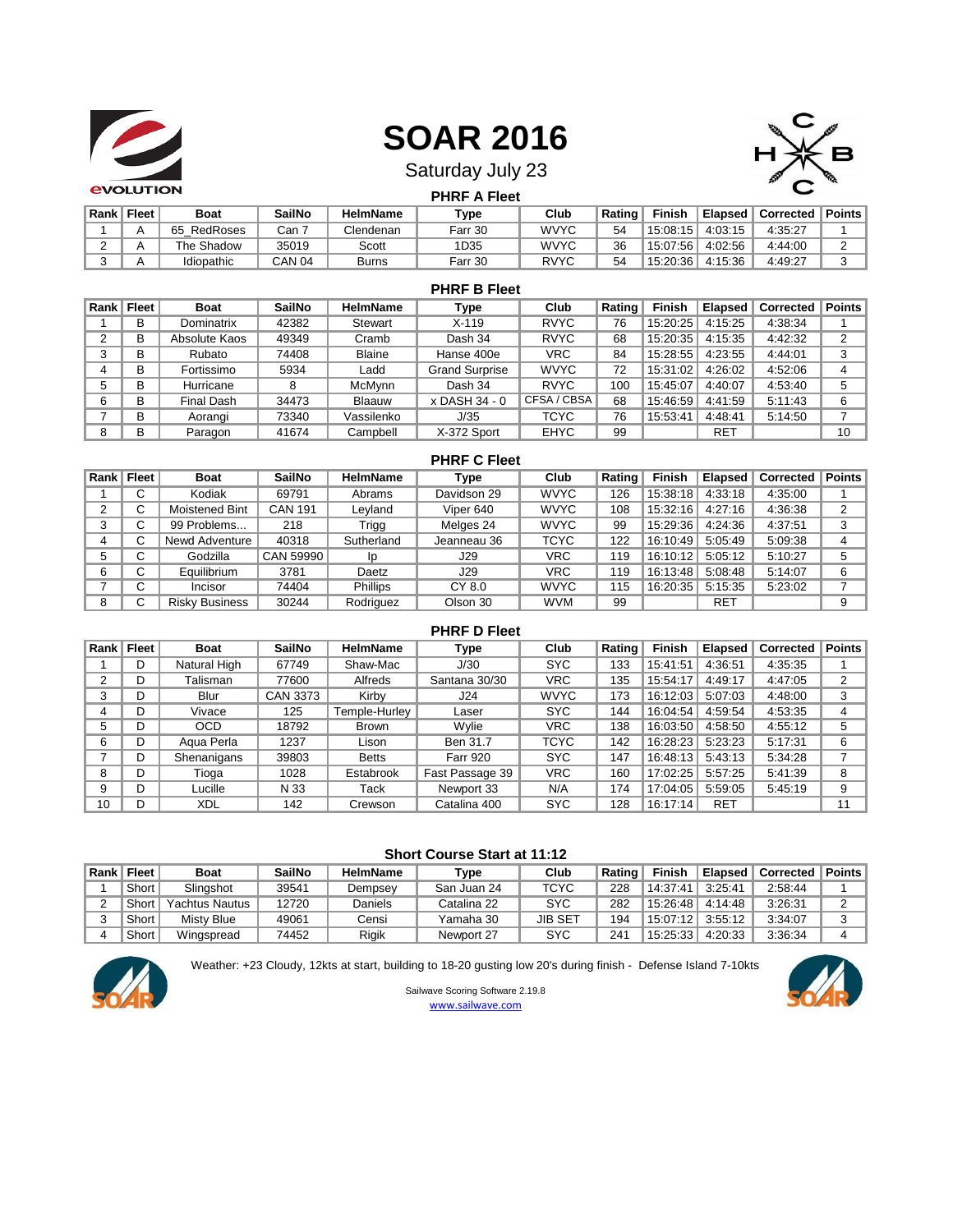

### **Long Course Overall Saturday July 23 SOAR 2016**



|                | <b><i><u>EVOLUTION</u></i></b> |                       |                 |                | Start: 11:05          |                 |        |               |                |           |
|----------------|--------------------------------|-----------------------|-----------------|----------------|-----------------------|-----------------|--------|---------------|----------------|-----------|
| Rank   Fleet   |                                | <b>Boat</b>           | <b>SailNo</b>   | <b>Skipper</b> | <b>Type</b>           | Club            | Rating | <b>Finish</b> | <b>Elapsed</b> | Corrected |
|                | С                              | Kodiak                | 69791           | Abrams         | Davidson 29           | <b>WVYC</b>     | 126    | 15:38:18      | 4:33:18        | 4:35:00   |
| $\overline{2}$ | Α                              | 65 RedRoses           | Can 7           | Clendenan      | Farr 30               | <b>WVYC</b>     | 54     | 15:08:15      | 4:03:15        | 4:35:27   |
| 3              | D                              | <b>Natural High</b>   | 67749           | Shaw-Mac       | J/30                  | <b>SYC</b>      | 133    | 15:41:51      | 4:36:51        | 4:35:35   |
| 4              | С                              | <b>Moistened Bint</b> | <b>CAN 191</b>  | Leyland        | Viper 640             | <b>WVYC</b>     | 108    | 15:32:16      | 4:27:16        | 4:36:38   |
| 5              | С                              | 99 Problems           | 218             | Trigg          | Melges 24             | <b>WVYC</b>     | 99     | 15:29:36      | 4:24:36        | 4:37:51   |
| 6              | B                              | Dominatrix            | 42382           | <b>Stewart</b> | $X-119$               | <b>RVYC</b>     | 76     | 15:20:25      | 4:15:25        | 4:38:34   |
| 7              | B                              | Absolute Kaos         | 49349           | Cramb          | Dash 34               | <b>RVYC</b>     | 68     | 15:20:35      | 4:15:35        | 4:42:32   |
| 8              | A                              | The Shadow            | 35019           | Scott          | 1D35                  | <b>WVYC</b>     | 36     | 15:07:56      | 4:02:56        | 4:44:00   |
| 9              | B                              | Rubato                | 74408           | <b>Blaine</b>  | Hanse 400e            | <b>VRC</b>      | 84     | 15:28:55      | 4:23:55        | 4:44:01   |
| 10             | D                              | Talisman              | 77600           | Alfreds        | Santana 30/30         | <b>VRC</b>      | 135    | 15:54:17      | 4:49:17        | 4:47:05   |
| 11             | D                              | Blur                  | <b>CAN 3373</b> | Kirby          | J24                   | <b>WVYC</b>     | 173    | 16:12:03      | 5:07:03        | 4:48:00   |
| 12             | A                              | Idiopathic            | <b>CAN 04</b>   | <b>Burns</b>   | Farr 30               | <b>RVYC</b>     | 54     | 15:20:36      | 4:15:36        | 4:49:27   |
| 13             | B                              | Fortissimo            | 5934            | Ladd           | <b>Grand Surprise</b> | <b>WVYC</b>     | 72     | 15:31:02      | 4:26:02        | 4:52:06   |
| 14             | D                              | Vivace                | 125             | Temple-Hurley  | Laser                 | <b>SYC</b>      | 144    | 16:04:54      | 4:59:54        | 4:53:35   |
| 15             | B                              | Hurricane             | 8               | McMynn         | Dash 34               | <b>RVYC</b>     | 100    | 15:45:07      | 4:40:07        | 4:53:40   |
| 16             | D                              | <b>OCD</b>            | 18792           | <b>Brown</b>   | Wylie                 | <b>VRC</b>      | 138    | 16:03:50      | 4:58:50        | 4:55:12   |
| 17             | С                              | <b>Newd Adventure</b> | 40318           | Sutherland     | Jeanneau 36           | <b>TCYC</b>     | 122    | 16:10:49      | 5:05:49        | 5:09:38   |
| 18             | C                              | Godzilla              | CAN 59990       | Ip             | J29                   | <b>VRC</b>      | 119    | 16:10:12      | 5:05:12        | 5:10:27   |
| 19             | B                              | <b>Final Dash</b>     | 34473           | Blaauw         | x DASH 34 - 0         | CFSA / CBSA     | 68     | 15:46:59      | 4:41:59        | 5:11:43   |
| 20             | C                              | Equilibrium           | 3781            | Daetz          | J29                   | <b>VRC</b>      | 119    | 16:13:48      | 5:08:48        | 5:14:07   |
| 21             | B                              | Aorangi               | 73340           | Vassilenko     | J/35                  | <b>TCYC</b>     | 76     | 15:53:41      | 4:48:41        | 5:14:50   |
| 22             | D                              | Aqua Perla            | 1237            | Lison          | Ben 31.7              | <b>TCYC</b>     | 142    | 16:28:23      | 5:23:23        | 5:17:31   |
| 23             | C                              | Incisor               | 74404           | Phillips       | CY 8.0                | <b>WVYC</b>     | 115    | 16:20:35      | 5:15:35        | 5:23:02   |
| 24             | D                              | Shenanigans           | 39803           | <b>Betts</b>   | <b>Farr 920</b>       | <b>SYC</b>      | 147    | 16:48:13      | 5:43:13        | 5:34:28   |
| 25             | D                              | Tioga                 | 1028            | Estabrook      | Fast Passage 39       | <b>VRC</b>      | 160    | 17:02:25      | 5:57:25        | 5:41:39   |
| 26             | D                              | Lucille               | N 33            | Tack           | Newport 33            | N/A             | 174    | 17:04:05      | 5:59:05        | 5:45:19   |
| 27             | С                              | <b>Risky Business</b> | 30244           | Rodriguez      | Olson 30              | West Van Marina | 99     |               | <b>RET</b>     |           |
| 27             | D                              | <b>XDL</b>            | 142             | Crewson        | Catalina 400          | <b>SYC</b>      | 128    | 16:17:14      | <b>RET</b>     |           |
| 27             | в                              | Paragon               | 41674           | Campbell       | X-372 Sport           | <b>EHYC</b>     | 99     |               | <b>RET</b>     |           |



Sailwave Scoring Software 2.19.8 www.sailwave.com Weather: +23 Cloudy, 12kts at start, building to 18-20 gusting low 20's during finish - Defense Island 7-10kts

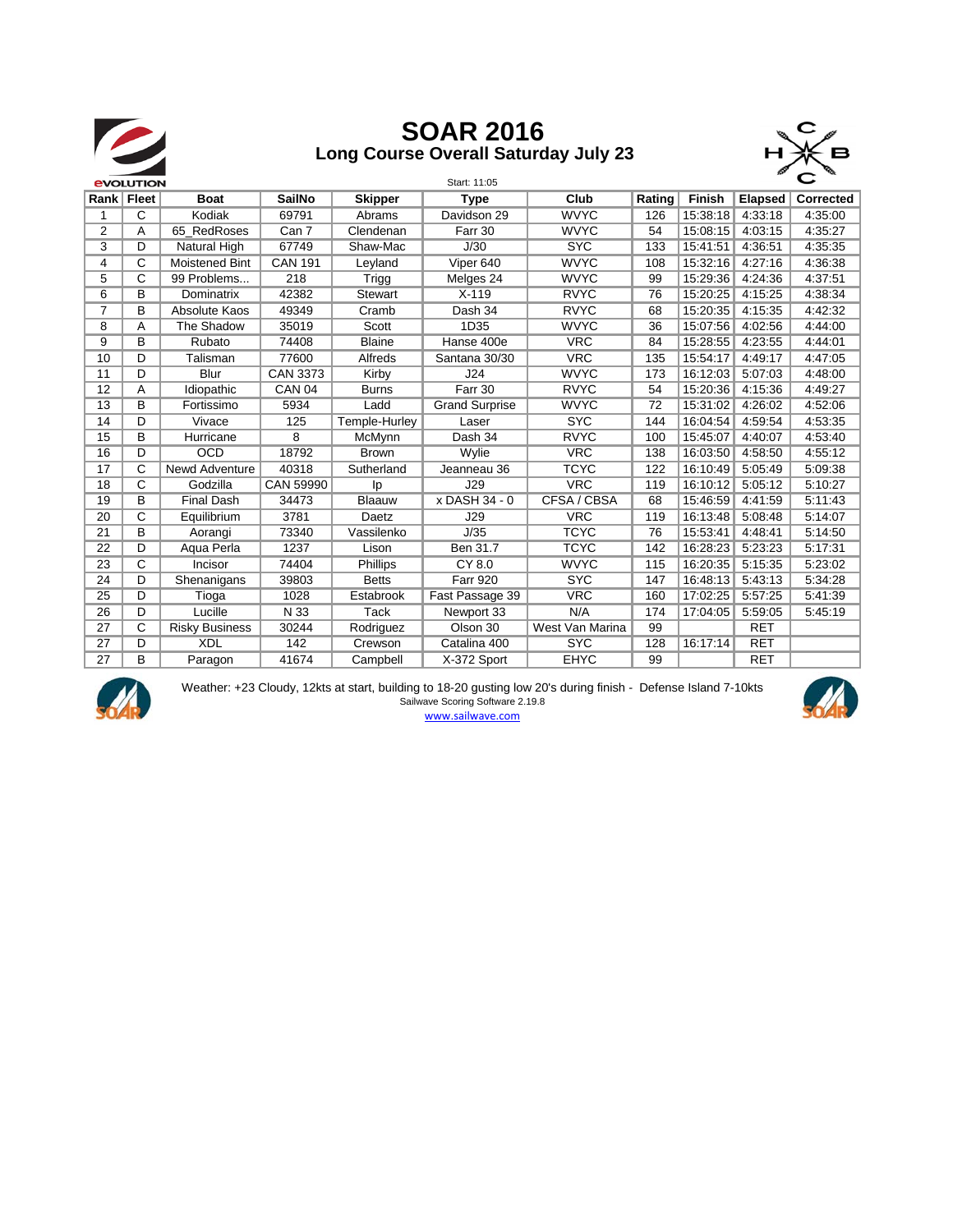

### **SOAR 2015 Hang Over Race Sunday July 24**



|      | <b><i><u>EVOLUTION</u></i></b> |                   |                 | Start 11:15           |                |        |               |                |                  |
|------|--------------------------------|-------------------|-----------------|-----------------------|----------------|--------|---------------|----------------|------------------|
| Rank | <b>Boat</b>                    | <b>SailNo</b>     | <b>Skipper</b>  | <b>Type</b>           | Club           | Rating | <b>Finish</b> | <b>Elapsed</b> | <b>Corrected</b> |
|      | Rubato                         | 74408             | <b>Blaine</b>   | Hanse 400e            | <b>VRC</b>     | 84     | 12:30:43      | 1:15:43        | 1:21:29          |
| 2    | 65 RedRoses                    | Can 7             | Clendenan       | Farr 30               | <b>WVYC</b>    | 54     | 12:29:36      | 1:14:36        | 1:24:29          |
| 3    | Dominatrix                     | 42382             | Stewart         | $X-119$               | <b>RVYC</b>    | 76     | 12:35:37      | 1:20:37        | 1:27:55          |
| 4    | <b>Incisor</b>                 | 74404             | <b>Phillips</b> | CY 8.0                | <b>WVYC</b>    | 115    | 12:42:05      | 1:27:05        | 1:29:08          |
| 5    | Idiopathic                     | CAN <sub>04</sub> | <b>Burns</b>    | Farr 30               | <b>RVYC</b>    | 54     | 12:33:44      | 1:18:44        | 1:29.09          |
| 6    | Talisman                       | 77600             | Alfreds         | Santana 30/30         | <b>VRC</b>     | 135    | 12:44:55      | 1:29:55        | 1:29:14          |
| 7    | Blur                           | <b>CAN 3373</b>   | Kirby           | J24                   | <b>WVYC</b>    | 173    | 12:50:48      | 1:35:48        | 1:29:51          |
| 8    | The Shadow                     | 35019             | Scott           | 1D35                  | <b>WVYC</b>    | 36     | 12:32:13      | 1:17:13        | 1:30:16          |
| 9    | Aorangi                        | 73340             | Vassilenko      | J/35                  | <b>TCYC</b>    | 76     | 12:38:12      | 1:23:12        | 1:30:44          |
| 10   | Absolute Kaos                  | 49349             | Cramb           | Dash 34               | <b>RVYC</b>    | 68     | 12:37:10      | 1:22:10        | 1:30:50          |
| 11   | Natural High                   | 67749             | Shaw-Mac        | J/30                  | <b>SYC</b>     | 133    | 12:46:47      | 1:31:47        | 1:31.22          |
| 12   | Aqua Perla                     | 1237              | Lison           | Beneteau First 31.7   | <b>TCYC</b>    | 142    | 12:48:05      | 1:33:05        | 1:31:24          |
| 13   | Kodiak                         | 69791             | Abrams          | Davidson 29           | <b>WVYC</b>    | 126    | 12:47:15      | 1:32:15        | 1:32:49          |
| 14   | OCD                            | 18792             | <b>Brown</b>    | Wylie                 | <b>VRC</b>     | 138    | 12:50:19      | 1:35:19        | 1:34:09          |
| 15   | Fortissimo                     | 5934              | Ladd            | <b>Grand Surprise</b> | <b>WVYC</b>    | 72     | 12:43:13      | 1:28:13        | 1:36:52          |
| 16   | Vivace                         | 125               | Temple-Hurley   | Laser                 | <b>SYC</b>     | 144    | 12:54:04      | 1:39:04        | 1:36:59          |
| 17   | Newd Adventure                 | 40318             | Sutherland      | Jeanneau 36           | <b>TCYC</b>    | 122    | 12:50:54      | 1:35:54        | 1:37:06          |
| 18   | Godzilla                       | CAN 59990         | Ip              | J29                   | <b>VRC</b>     | 119    | 12:51:27      | 1:36:27        | 1:38:07          |
| 19   | Equilibrium                    | 3781              | Daetz           | J29                   | <b>VRC</b>     | 119    | 12:54:37      | 1:39:37        | 1:41:20          |
| 20   | Slingshot                      | 39541             | Dempsey         | San Juan 24           | TCYC           | 228    | 13:12:46      | 1:57:46        | 1:42:20          |
| 21   | Tioga                          | 1028              | Estabrook       | Fast Passage 39       | <b>VRC</b>     | 160    | 13:07:44      | 1:52:44        | 1:47:46          |
| 22   | Misty Blue                     | 49061             | Censi           | Yamaha 30             | <b>JIB SET</b> | 194    | 13:37:20      | 2:22:20        | 2:09:35          |



Weather: Sunny, hot 12-15kts@ Start, smoth water past Watts Point 15kts+ at Porteau Cove, 2ft chop



Sailwave Scoring Software 2.19.8 www.sailwave.com